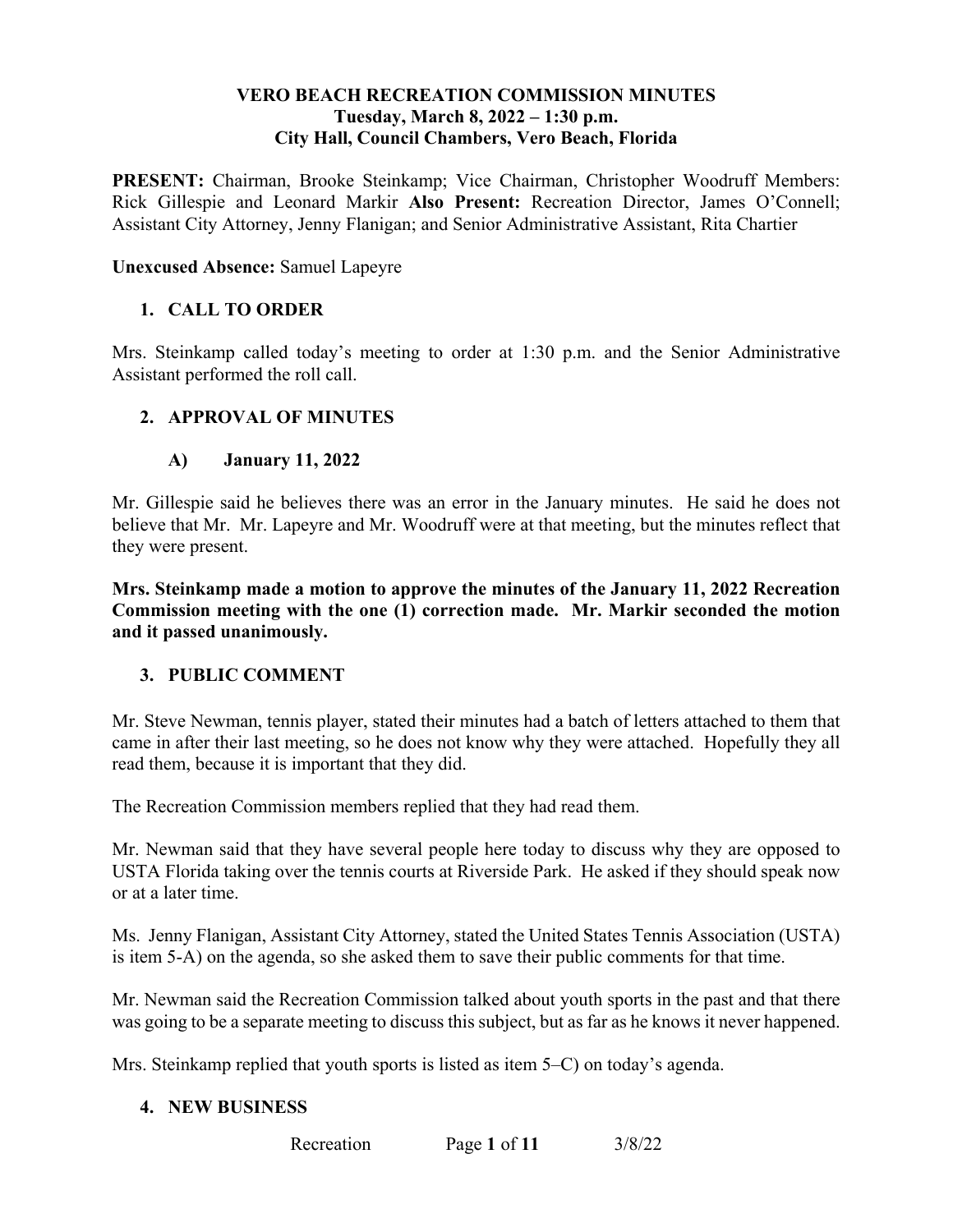None

## **5. OLD BUSINESS**

## **A) Update on United States Tennis Association (USTA Florida) Discussions**

 at the January Recreation Commission meeting and he was given direction by the Commission USTA Florida since, but they don't have any sort of written agreement in place at this time. next Tuesday and he will wait for their outcome. He understands that it has generated some Mr. James O'Connell, Recreation Director, stated that they discussed the USTA Florida proposal members to continue the negotiations with USTA Florida. He explained that he has met with However, he has taken an additional step by asking City Council for their guidance on whether they should continue their negotiations with USTA Florida. It is on City Council's agenda for contention in the community, so that is why he has asked City Council to provide some guidance to the Recreation Department.

 Mr. Gillespie asked what have been the sequence of events from two (2) months ago. Did USTA Florida put together a presentation and is he waiting on that before the City Council meeting.

 Mr. O'Connell replied that the next step will be for City Council to provide guidance on whether to continue. The reason he brought this up to City Council is that he did not want to work on this for six (6) months or so without their initial backing. City Council has seen the Power Point presentation that was given to the Recreation Commission and he believes that USTA Florida representatives will be at the City Council meeting next week.

 Mr. Gillespie asked if there is an additional detailed proposal that he has received from USTA Florida that they can look at.

 and bolts of what a contract would look like, but they don't have anything in writing or have agreed pursue, but he does not want to spend a lot of time on this if City Council does not want him to Mr. O'Connell replied no, not at this time. They are at the point of discussing some of the nuts to anything in principle. He explained that as a Department Head, he thinks this is a good idea to move forward.

Mr. Markir asked if this means that the Recreation Commission is out of the loop now.

 Mr. O'Connell explained that City Council looks to the Recreation Commission for advice. At their last meeting the Recreation Commission agreed to continue the negotiations, which he has done. When it comes to powerful decisions and whether this comes to pass, that will be City Council's decision.

 Mrs. Steinkamp stated that it sounds like there will be a decision made without any advice from the Recreation Commission.

Mr. O'Connell said that they did discuss this for quite a while at their January meeting and they did provide advice.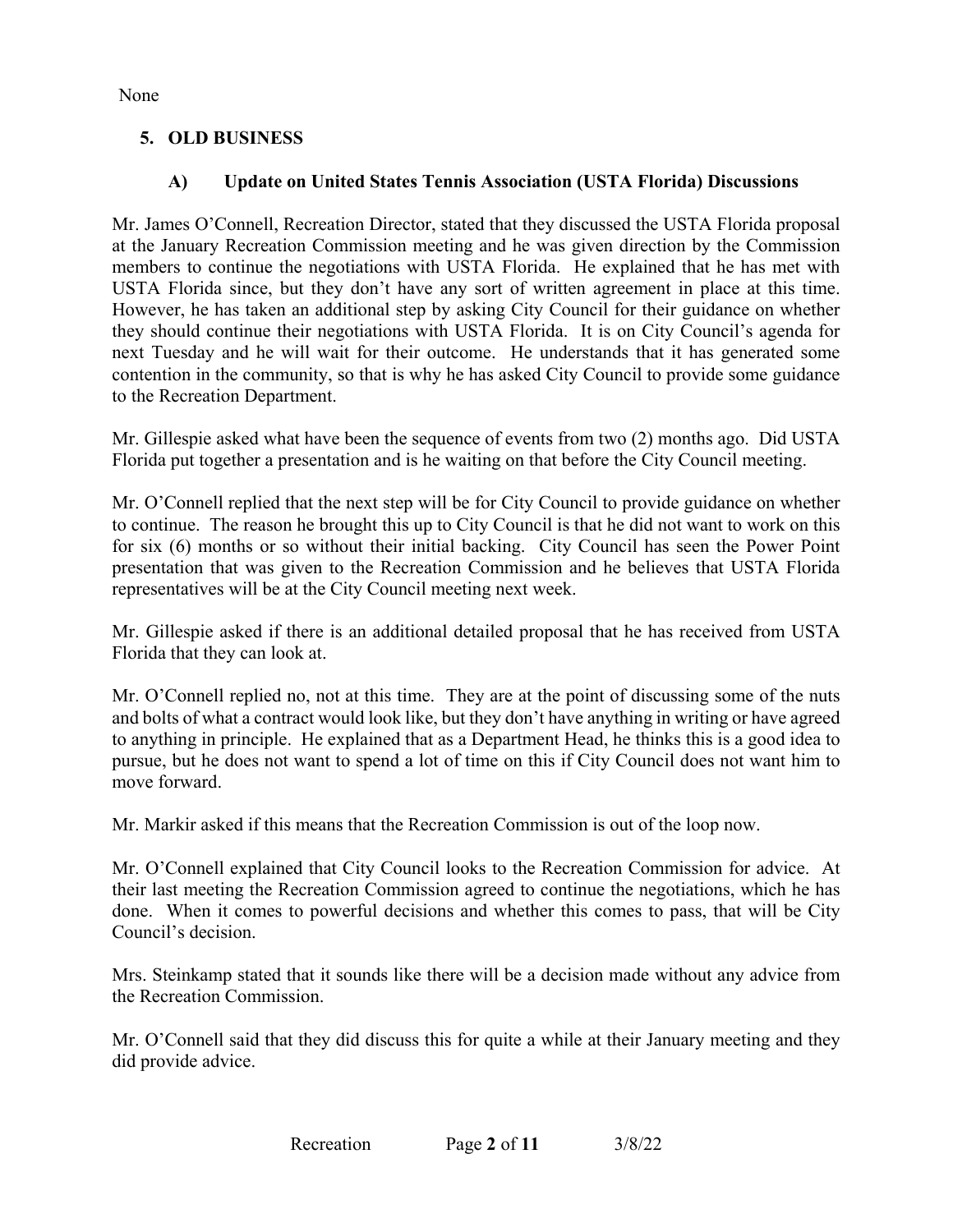Mrs. Steinkamp stated what they asked for was to see a proposal from USTA Florida and then they would make a decision on that.

 Ms. Flanigan stated that is true. The Recreation Commission wanted a lot more details before they in the loop as they go to City Council for some general guidance. At that point City Council could like it is the end of the road. made a formal recommendation to City Council. The intent is to keep the Recreation Commission ask for additional advice or recommendations from the Recreation Commission. It does not sound

 that the Recreation Commission has not seen. Mr. Markir asked if USTA Florida will be providing any additional information to City Council

Mr. O'Connell replied no, other than input from the community. He said City Council has not seen anything that has not been presented to the Recreation Commission.

Mr. Markir stated that the reason they were asking for more information is because they were not presented with enough information to make a recommendation.

Mr. Woodruff said it sounds like Mr. O'Connell is just going ask City Council for approval to use more staff time to gather more information in order to move forward then the Recreation Commission can make more decisions and recommendations.

Mr. O'Connell replied that is correct, he did not want to create the impression that he was leapfrogging the Recreation Commission and going straight to City Council. His intention is to get City Council's blessing to continue.

At this time, Mrs. Steinkamp opened the meeting for public comments.

 A tennis player (name was inaudible) said she plays tennis at Riverside Park at 9:00 a.m. and every court is filled. After that, they have the mixed doubles and every court is filled again. She has been thinking about how this will affect the town of Vero Beach. She said Vero Beach is such a beautiful, quiet town and she is concerned about all the people who will come here and ruin the town. She said with more people here everything will go up in price.

 Mrs. Carla Prendamano stated that she played team tennis in Palm Beach County as well as USTA tennis in Palm Beach County and at PGA National. She has nothing against USTA, but she played one (1) of the instructors there. She said she spoke with the Mayor last Wednesday and he helped is against letting the public tennis court complex at Riverside Park be governed by the USTA. She said she and her husband love Indian River County and the people here, but no one has talked to at private clubs. She chooses to play on the hard courts at Riverside Park because of the talent of her and gave her guidance. Since last Thursday she has received 101 signatures on a petition that the tennis players who play at Riverside Park about USTA and this has all been done clandescent in the dark of night. She and many of the other tennis players are retired and they do not want the fees to go up and they do not want to be restricted to using just two (2) courts. She has played with USTA for years, so she knows that their leagues need a lot of courts for practice and for competitions.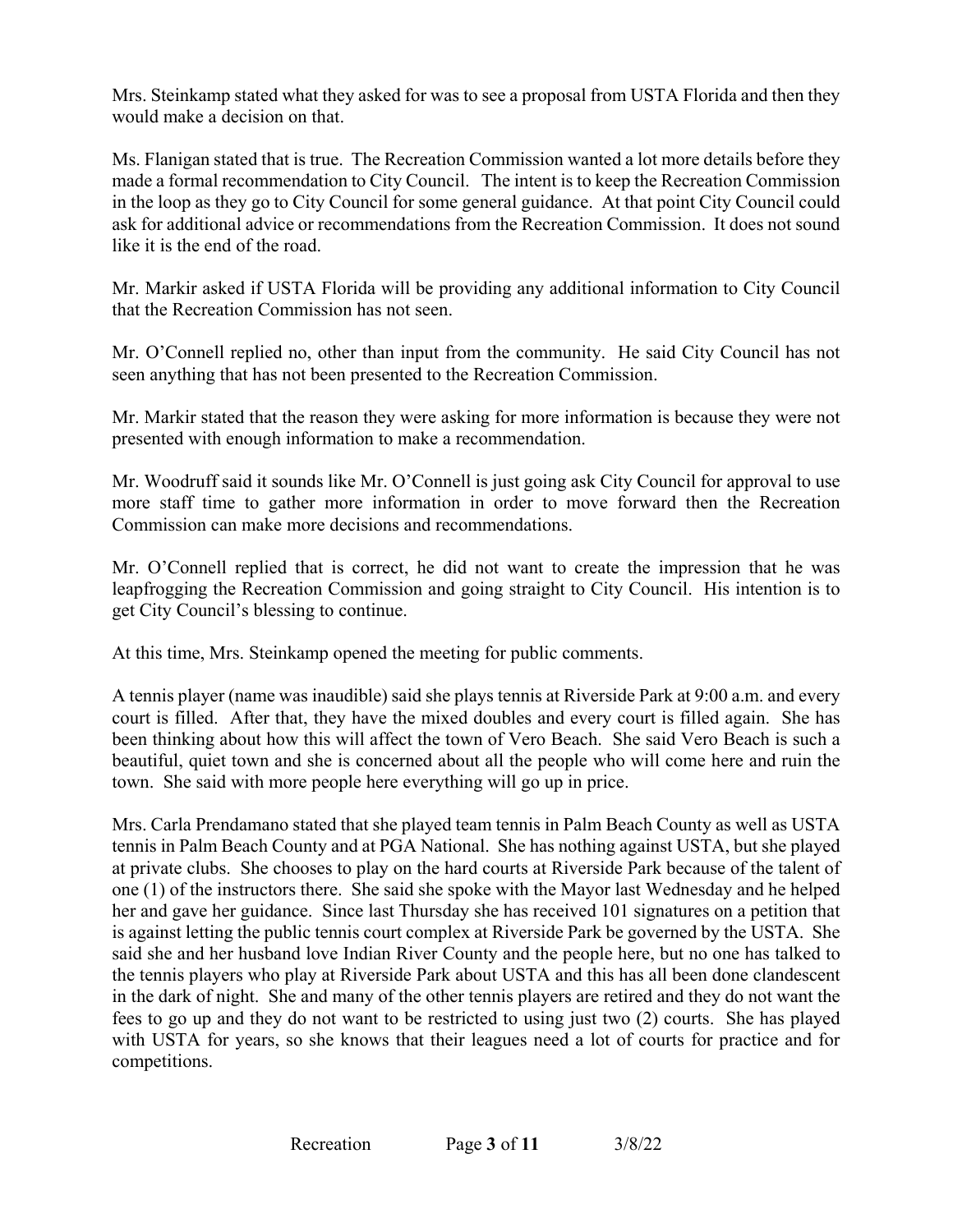Mr. O'Connell explained that the fee structure is set by City Council and it would continue to be current programs. However, they would be filling the empty afternoon hours and the morning so under USTA Florida. USTA Florida has not suggested they would be taking away any of the programs would essentially be staying the same.

Mrs. Prendamano said she finds that hard to believe because USTA leagues need a lot of courts for practice and competition.

 Robbins and the other programs the Recreation Department currently offers. Mr. O'Connell explained that she might be confused about league play and what USTA Florida is proposing. League play will only be a very small part of what they are offering. Their proposal is more about youth clinics and other teaching opportunities, but it will still include the Round

 Mrs. Prendamano stated that she does not understand how this will benefit the current tennis players. She said the tennis players have been left out and no one has talked with the people who people promise things but don't deliver, particularly their public officials. play tennis there. She is not saying something can't be worked out, but she is a little gun shy when

 Florida for just tournaments. Mrs. Steinkamp asked Mrs. Prendamano how she would feel about a partnership with USTA

 Mrs. Prendamano replied that they would need to see something written out. She would assume input. She stated there are other facilities, private clubs, and courts in Indian River County that there would be a meeting with as many of the tennis players as possible to look it over to get their USTA can go to.

 Mr. Markir asked assuming they are given permission to move forward and they get all their questions answered, how will the agreement be distributed to the public before it is approved.

 questions answered, how will the agreement be distributed to the public before it is approved. Ms. Flanigan explained that the office of the City Attorney drafts and negotiates the City's agreements. After it is drafted they would present it to the Recreation Commission so they can provide formal advice to City Council. Those will also be open meetings with plenty of opportunity for public comments. After that it would go to City Council for their final approval.

 gives them the okay to proceed, he asked if it would make sense to have a meeting with the people to USTA Florida before they draft a proposal. Mr. Gillespie said since they do not have a detailed contract at this time and assuming City Council who use the facility. That would allow the communities involvement so they could provide input

 information into the hands of many people. They have talked with people at Riverside Park, the the Riverside Park City staff, and the Recreation Commission all in the loop. If there is a need for Mr. O'Connell replied that he could probably arrange that and he would ask the USTA Florida officials to participate in that meeting. He said during this process he has tried to get this Mardy Fish Foundation, the Treasure Coast Tennis Association, and they have kept City Council, more information to be distributed or more meetings set they can certainly do that.

 their concerns about USTA Florida. It would be helpful to get their input before anything is Mr. Gillespie stated he is reacting to some of the comments in the letters from the public expressing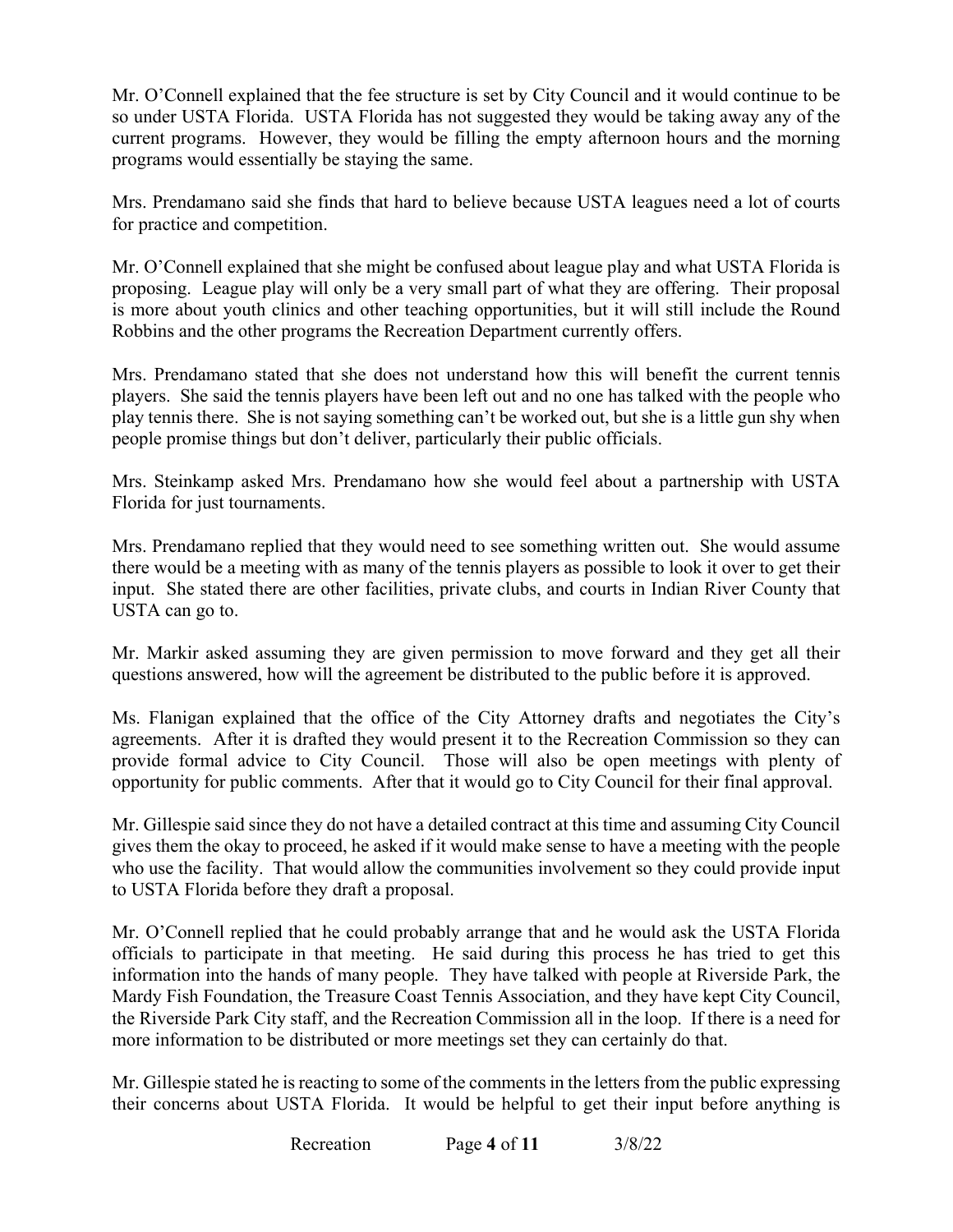formally drawn up so that there is clarity in terms of the lessons that take place at 8:00 a.m., the Round Robbins at 8:00 and 8:30 a.m., etc.

to the March 15<sup>th</sup> City Council meeting to circulate at Riverside Park they will gladly look at it. copies for the City Council. Mrs. Prendamano said that if Mr. O'Connell wants to present them with a written proposal prior Otherwise, her petition is going to every City Council member before they vote. The tennis players want a written proposal from USTA that guarantees what they are going to do, because she does not trust their spoken words. She will continue to collect signatures for the petition and make

copies for the City Council.<br>Mrs. Steinkamp explained that the Recreation Commission has not had any participation in any negotiations or discussions since their January meeting. They do not know anything more than anyone else.

Mr. Markir stated that they have City Councilmembers at the meeting today, so they are hearing what is being discussed.

Mr. Newman said he agrees with everything the tennis players have said so far. The tennis players have asked twice to have an Advisory Committee formed of tennis players so they can be involved in this process. He believes they should have been involved in this from the beginning. There are over 200 tennis players who use Riverside Park and he does not know of one (1) who supports this.

 to USTA Florida. Mr. Markir asked Mr. Newman if they have a list of particular problems or complaints pertaining

 Mr. Newman stated that it could end up costing more money. The USTA organizes leagues to play in, but people cannot play unless they join a league and that will cost more money. The USTA also sells tennis equipment, which could possibly put three (3) local tennis shops out of business. This could financially hurt the City of Vero Beach. He stated that tennis provides the best exercise. This could financially hurt the City of Vero Beach. He stated that tennis provides the best exercise. If USTA comes here he would not be surprised if a good number of people leave tennis and take on new sports that are not as beneficial to them. The tennis players like the City employees who work at Riverside Park and they would like to protect them, but there is no guarantee of that if the USTA takes it over. There is also a pro that teaches tennis lessons at Riverside Park and people love him. However, he is not a certified pro with the USTA, so they will not use him and that would be a great loss. He believes that there is nothing stopping the Recreation Commission from opposing this and he would encourage them to do so.

 Mr. Philip Mercer, retired family Doctor, said he would like to congratulate each of the Recreation Commission members for their service. He stated that he came here in 1994 from Miami and has played tennis ever since. He said when faced with a situation like this and based on his experience, administrator being paid. his first recommendations is to follow the money. Who is getting paid and how are they getting paid. He knows that the USTA is a so called "charitable organization", but how much is the

 volunteer his help and answer questions since it is his line of work. He noted that he was also the Mr. Alain Mignolet, City resident and owner of Twin Oaks Tennis Club, said he would like to Tennis Director for the City of North Miami Beach for 17 years. He explained that the Twin Oaks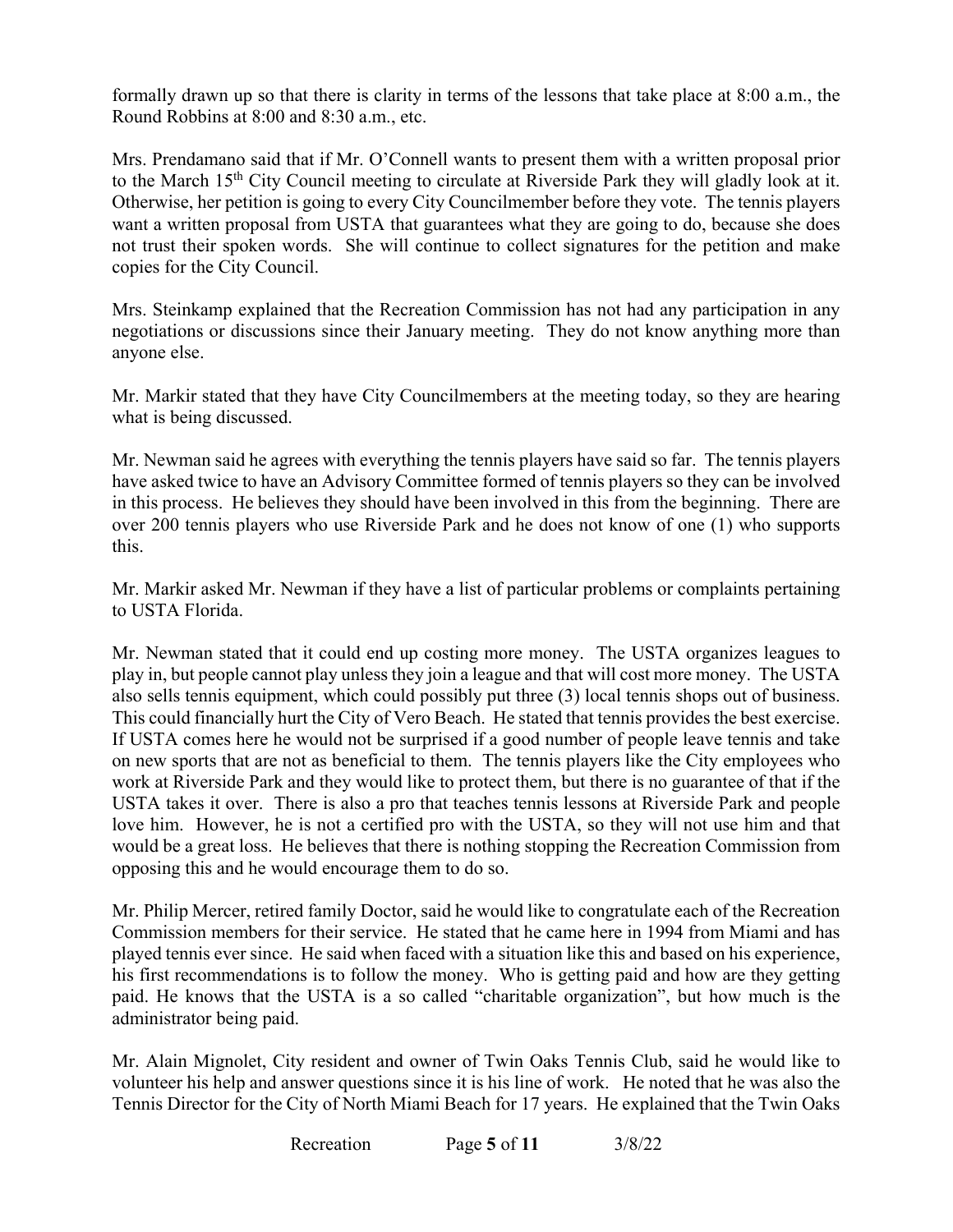his children were growing up he often visited Riverside Park and played tennis there and the staff was always wonderful and helpful. The discussion today centers around prices, what role that USTA could have, and the availability of court time. The afternoons are typically when tennis clubs are less busy. Typical playing times are from 8:00 a.m. to 11:30 a.m. and the dead time is USTA leagues do exist and some clubs in this area participate, but you have to be a member of USTA to see what days and times are available. Tennis Club is a clay court facility, which is different than the hard courts at Riverside Park. When from 12:00 p.m. to 4:00 p.m. The afternoons are filled by working people and children's programs. USTA to play. The fact that USTA would theoretically run the Riverside Park facility would not prevent other leagues from organizing and using the facility. They would just need to go through

 at the Riverside Park tennis facility if USTA Florida takes over. Mrs. Steinkamp asked Mr. O'Connell if she is correct in saying that there will not be any City staff

 Mr. O'Connell replied that there will be staff, but it will be USTA Florida employees. They would be the ones organizing all of the programs and the leagues.

 Mr. Mignolet stated that the City has a nice Park and the fees are reasonable. He asked what are or down scale the number of employees. The tennis facility is low key, it serves the people, and the people who use it seem to be happy. They might be able to save some money by reducing they trying to accomplish by signing up with USTA Florida. Are they trying to raise more money salaries, but everything that USTA says they will bring, the City can do it on its own.

Mrs. Steinkamp asked Mr. Mignolet if USTA runs any programs or tournaments at his facility.

 weekends and if they do not have a high point rating, people will not come from out of the area to play and they lose money. Mr. Mignolet said he used to run 14 USTA sanctioned tournaments many years ago. He currently does not run any tournaments, because times have changed. Tournaments are usually on the

tournaments. Mrs. Steinkamp asked if the residents choose to become USTA members, they don't have to participate in the tournaments do they. Also, are there are local private clubs that run USTA

 and Johns Island attracts a different type of player. He said they are welcome to call him at the Twin Oaks Tennis Club if they have more questions. Mr. Mignolet replied that there are clubs that run USTA sanctioned leagues, but USTA is open to everyone. The question is what is USTA Florida going to do for the tennis players. He thinks that the City has a good program already. He stated that Riverside Park attracts a certain type of player

 Mr. Newman thanked Mr. Mignolet for speaking and that he was very helpful. He agrees that there is nothing that USTA Florida can do at Riverside Park that the Recreation Department cannot do for itself. There are a lot of elderly people who play tennis at Riverside Park, but they will not fit the standards of USTA Florida, so they could easily lose them. He said protecting the employees should also be important to the City.

 Mr. Markir replied that they are not to that point yet. They do not even know if City Council will recommend to Mr. O'Connell to move forward.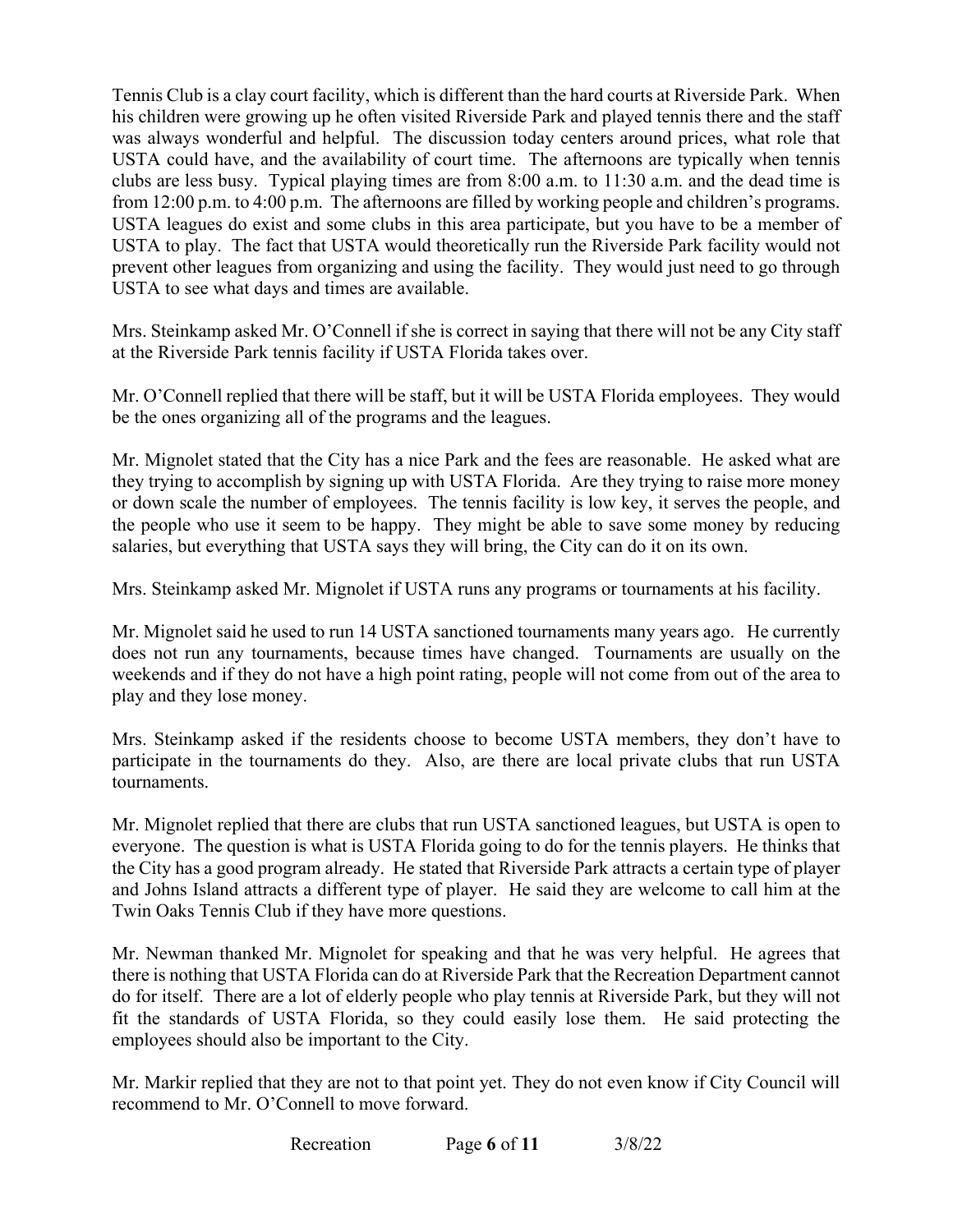Mr. Newman stated that the Recreation Commission can make a recommendation not to move forward with their discussions with USTA.

 Ms. Barbara McAllen said she is an active tennis player and has been here for one (1) year. She said one (1) point they have overlooked is that the Riverside Park tennis program, in its current form is a welcoming program for Vero Beach. The staff at the Riverside Park Tennis Complex are the welcoming ambassadors for Vero Beach and she does not believe that USTA will be as welcoming.

Mrs. Steinkamp asked if there has ever been a workshop regarding programing or adding programs at the Riverside Park Tennis facility.

 Mr. O'Connell replied not since he has been with the City. He has met with the staff there and 20 years, but there has not been enough participation to form a team. They used to offer both adult and youth clinics but the numbers were not adequate. He explained that the Recreation Department does not have their own teaching pro at Riverside Park and that Mr. Ken MacDougall (spelling discussed things they have offered. He explained that they have offered USTA Leagues for over might not be correct), who currently teaches tennis at Riverside Park is not an employee, so they cannot run his program.

Mr. Newman said he knows the tennis instructor well and if the City was willing to pay him he would be willing to teach youth programs.

 Mr. O'Connell explained that at this point City Council has not offered to increase their staff, so they offer what they can with what they have. Part of the reason for bringing this offer forward is that it would allow for additional programing without increasing City staff or costs.

### **Mr. Markir made motion to table this until Mr. O'Connell has the opportunity to get feedback from City Council.**

Mr. Gillespie said they would like to see a more detailed proposal in writing before they can make a decision or recommendation.

 Mr. O'Connell replied that if he is directed to continue moving forward after the City Council meeting and when they are at the point of where they have an actual proposal he will bring it to the Recreation Commission at that time.

 as he goes along rather than having no information until the very end when a contract is drafted. Mr. Markir said he would like Mr. O'Connell to provide the Recreation Commission with updates

Mr. O'Connell said if they move further along he would keep the Recreation Commission updated and provide them with any details as he can.

Mr. Gillespie said if City Council does ask him to move forward it would be important to get input from those people who use the facility.

 necessarily have to accept everything. They can accept certain things but also make changes. Mr. Woodruff stated that contracts are negotiable, so even if they receive a contract they don't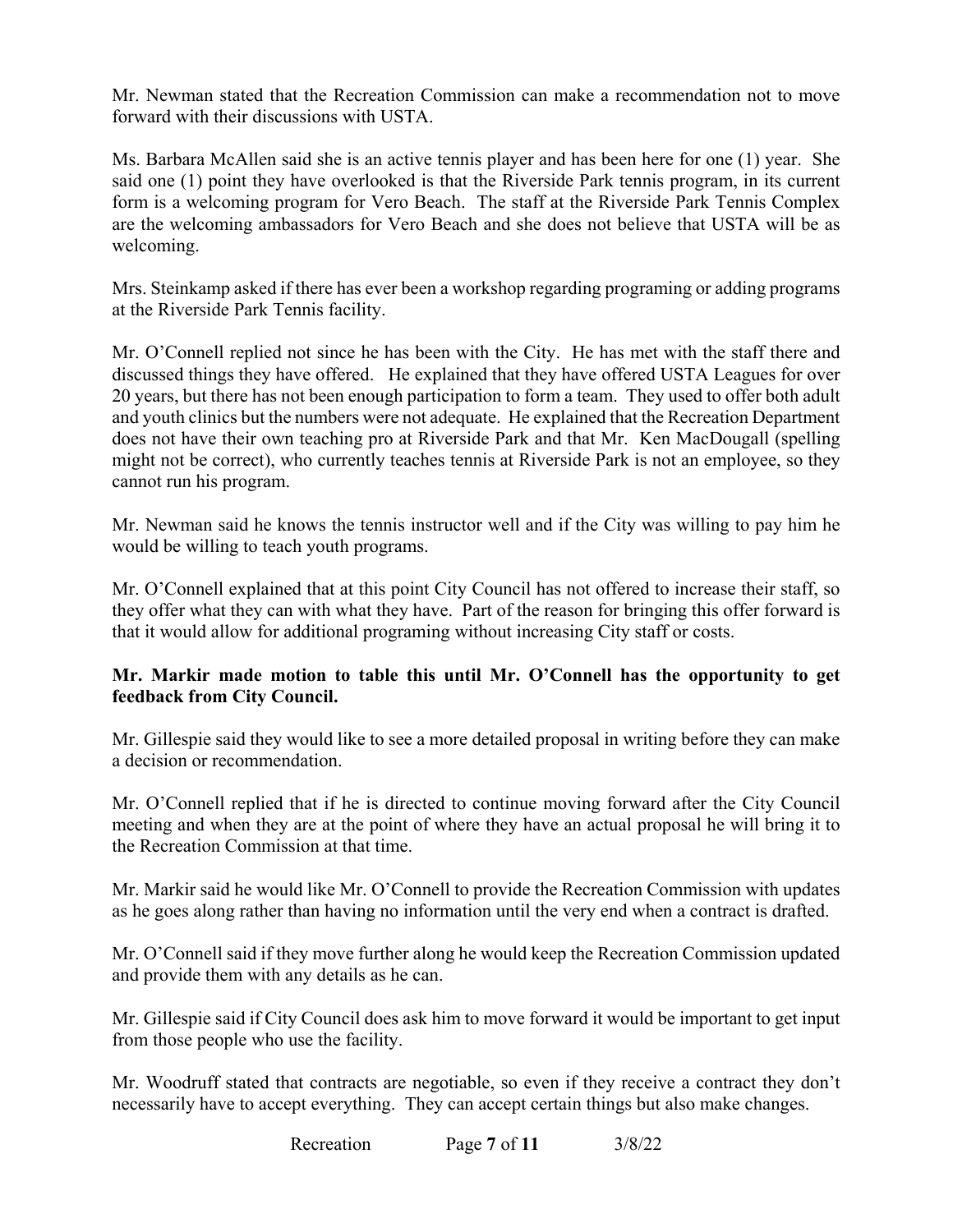**receives confirmation form City Council that they should continue. Mr. Gillespie seconded Mr. Markir made a motion to table the USTA Florida discussions until Mr. O'Connell the motion and it passed unanimously.** 

## **B) Proposed Questions to Evaluate Proposals for the use of Public Park Space**

 Mr. Markir explained that he originally made a proposal listing criteria for accepting proposals for minutes). He would like to request that the Recreation Commission accept it as a formal frame the use of public Park space. He was given assistance by the City Attorney's office to adjust the wording to be in the form of questions, which they all received a copy of (attached to the original work when dealing with new proposals and requests for modifications or changes to public space.

 to the original minutes). She explained that the Comprehensive Plan lays out specific policies regarding recreation and public/private organizations like the partnership they are talking about with USTA Florida. This would apply to any applicant requesting to use public Park space. They need to make sure that the criteria they are proposing to use to evaluate proposals does not conflict Ms. Flanigan explained that after their last meeting she spoke with the City's Planning Director, because there were some concerns regarding the City's Comprehensive Plan. She said that any advice that they provide to City Council has to be consistent with the Comprehensive Plan. She gave a presentation on the section of the Comprehensive Plan that pertains to Recreation (attached with the Comprehensive Plan.

 the criteria they are proposing does not conflict with it. He said he does not believe it conflicts Mr. Markir asked if they were presented with the Comprehensive Plan's guidelines to show that with the Comprehensive Plan.

 Ms. Flanigan replied that she is not saying that it does not conflict. She is requesting the Commission to look at it to make sure they are in line, because anything that conflicts with the Comprehensive Plan would have to be rejected by City Council.

 Mr. Markir stated that the list of five (5) criteria are formulated differently than the Comprehensive wants to make adjustments, modifications or expansions to public spaces should be addressing these five (5) criteria when presenting a proposal that comes before the Recreation Commission. He is not sure how these two  $(2)$  things are the same. Plan and from a different perspective. The five (5) criteria they are talking about are the space, the residents, the users, the taxpayers, and the City of Vero Beach. They are asking anyone who

 been perceived that in the past, not as much detail had been put into lease agreements when they transparency to the public. She does not see where anything is conflicting with the Comprehensive Mrs. Steinkamp replied that she does not think they are different in orientation. She said it has were drawn up. Their proposed criteria is to ensure that when those lease agreements are being made that the organization occupying public space is maintaining some type of accountability and Plan, but their list would be more of a guideline to evaluate proposals and answer these questions for the public before lease agreements are made.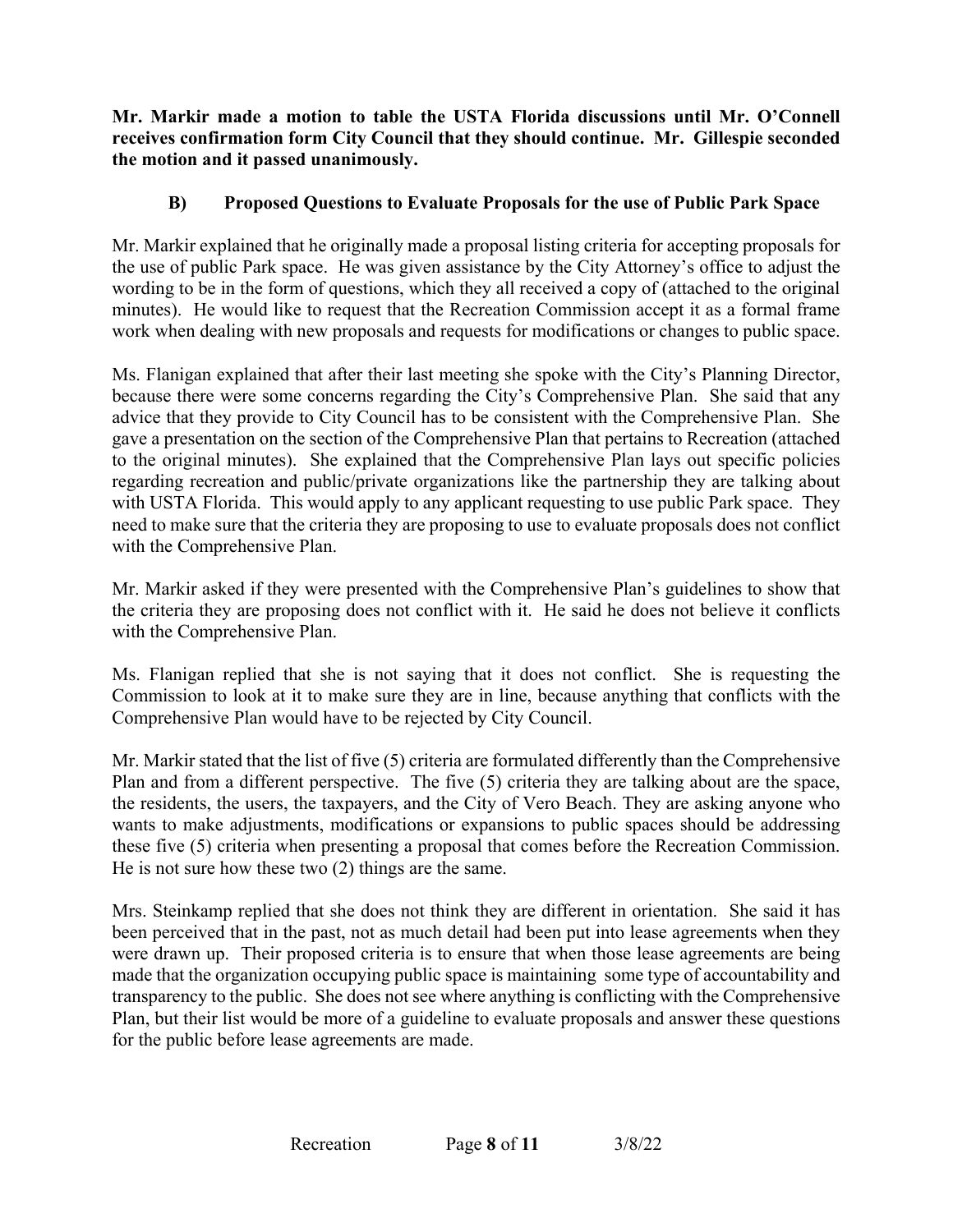proposed list is different, but he thinks it is easier to follow and it is just a list of criteria to be used Mr. Gillespie stated that he does not see any conflicts with Comprehensive Plan language. Their as a guide.

 Plan has been mandated by the State of Florida since the 1970's and every city has to have a Comprehensive Plan. It is a set of policies adopted by City Council. The City Attorney provided be done in a way that is consistent with the Comprehensive Plan. He said that City staff could also Mr. Jason Jeffries, Planning and Development Director, explained that the City Comprehensive them with a copy of some of the City's policies that relate to public private partnerships and providing recreational services. The City can certainly adopt more specific criteria, but it needs to be directed by City Council to amend the Comprehensive Plan.

Mr. Markir asked Mr. Jefferies if he sees any conflicts between the criteria list they want to adopt and the Comprehensive Plan.

 a way that is consistent with the current Comprehensive Plan policies. He said it sounds like they Mr. Jeffries replied that he does not see any glaring conflicts, but it just needs to be put together in are suggesting to add more specific criteria to Policy 2.1 in terms of evaluating public private partnerships.

 positive or negative values. He explained that when the Recreation Commission finishes looking Mr. Markir replied that the words "coordinate the provision" in Policy 2.1 does not indicate at something that came before them then they should be able refer the pros and cons to the City Council and have a list of reasons why they made their recommendation and how it relates to the physical space in the City.

 Mr. Jeffries stated that with the physical space, there are also provisions in the Land Use Element space in City Parks. and the City's Zoning Code that provide the criteria the City follows as far as any development of

 all offer different services and they are not all going to generate the same return. She feels like Mrs. Steinkamp said that they can probably agree that not all nonprofits are created equally. They they should focus on the exchange of services. She beleives they can do a better job at hashing out the guidelines when partnering with nonprofits.

 probably more than one (1) type of exchange for proposals that comes before them. Mr. Markir said he agrees and the word "exchange" is why they need this criteria list. There is

### **prospective projects that are brought before the Recreation Commission. Mr. Markir made a motion to accept the criteria list as a framework when dealing with**

Mrs. Steinkamp replied that she thinks they can work on this a little more. They need to look through the policies of the Comprehensive Plan and submit any changes or recommendations to the City Clerk's office.

### **The motion died for lack of a second.**

## **C) Workshop for Youth Sports**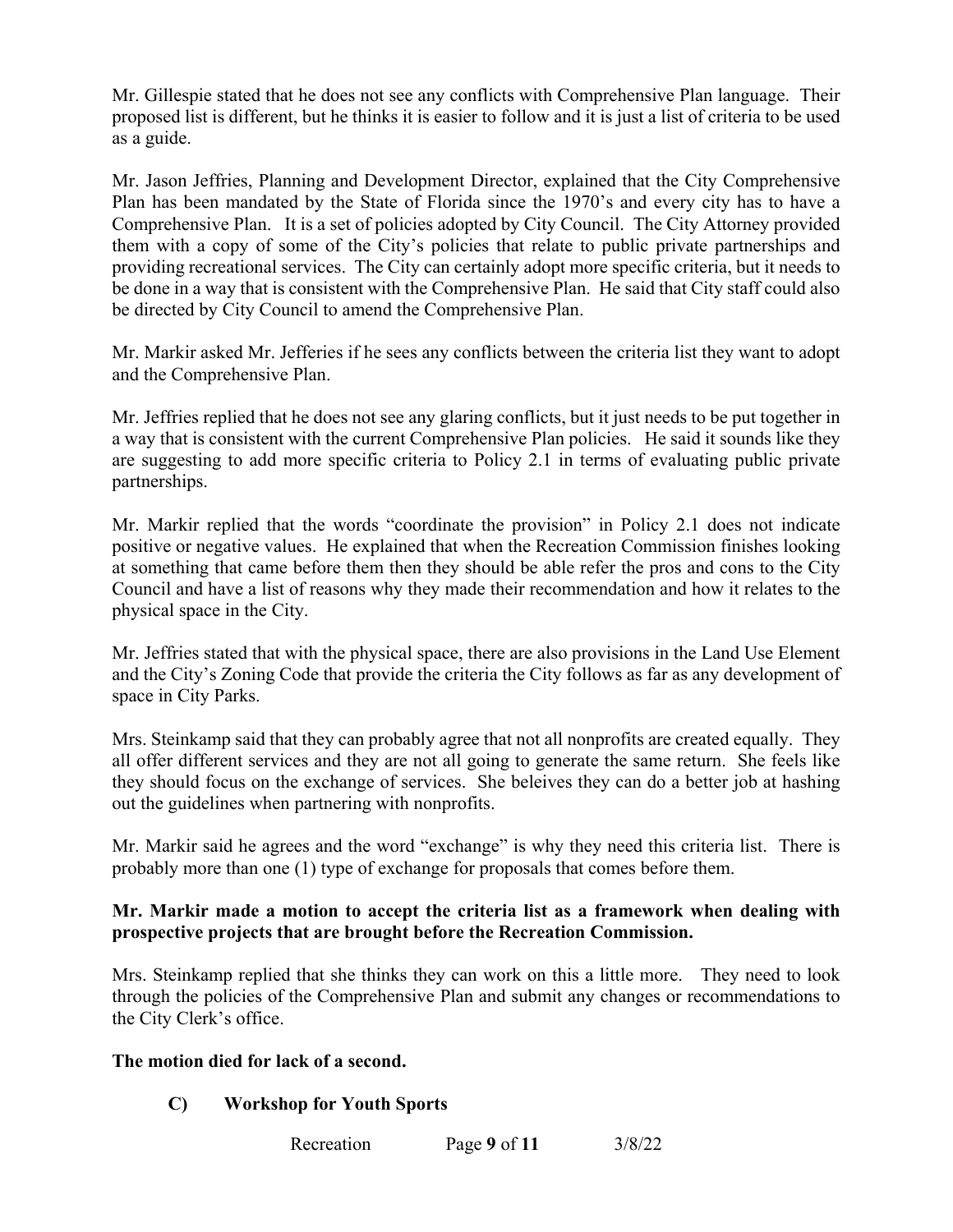Mrs. Steinkamp asked if they want to set a date for a workshop on youth sports.

 Mr. O'Connell said the handout he provided them with is a list of over two (2) dozen youth Recreation Commission is making a point that they do not offer enough or should they have other types of programs. programs offered by the City and County (attached to the original minutes). He is not sure if the

Mrs. Steinkamp replied that it has become kind of confusing on trying to assess the information, because it seems like every month there are new nonprofits or organizations that want to facilitate programs. The response from the City is always the same in that they do not have the staff or manpower to start City run programs.

 baseball and others that are offered through partnerships with the City. His point is that in his experience he feels they offer a good amount of youth sports for a community of this size and he does not feel they have a problem in this regard. Mr. O'Connell explained that at one (1) point the City and County had a unified Recreation Department, but for some reason they split. An aspect of that split is that the County, for the most part, is in charge of providing youth athletic programs such as soccer, football, baseball, etc. The City offers a number of other programs with City staff like gymnastics, Aerial Antics Circus, summer camps, etc. There are also other programs such as youth tennis clinics, little league

 heard from the public is that some of these programs can be expensive, especially when a family it is not such a serious thing. Mrs. Steinkamp replied that the amount is not the issue, but more about where they can make improvements especially on getting younger children started with sports. Based on what they have has several children. She thought they would discuss programs for the younger age groups where

it is not such a serious thing.<br>Mr. O'Connell said he is not sure as a Department what they can offer or help with.

Mrs. Steinkamp said she thought the goal of the workshop would be to ask the Recreation Department staff what they would be willing to take on or at least ask them about it. It just seems like they cannot get to that point.

Mr. Markir asked Mr. O'Connell if he feels that his department and staff is fully occupied.

 enter into an agreement with someone who would want to rent a facility space and they are certainly open to that. The City has a summer sports camp, but it is for children ages six (6) and (5). They could offer that through a contractor and he would gladly talk with anyone who is interested. He explained that they have fields at Leisure Square which could be used for that type Mr. O'Connell replied yes. He said the only staff members that do programing are in the gymnastics area. To offer different athletic programs, they would either have to increase staff or older. It sounds like they are looking for an introduction to sports for children age three (3) to five of programing, but he would need to find a contractor first.

Mrs. Steinkamp stated that she will reach out to Mrs. Patty Howard, Assistant Recreation Director, to see if she can post something on social media to attract a contractor.

Mr. O'Connell said he will do some more research as well.

Recreation Recreation Page **10** of **11** 3/8/22